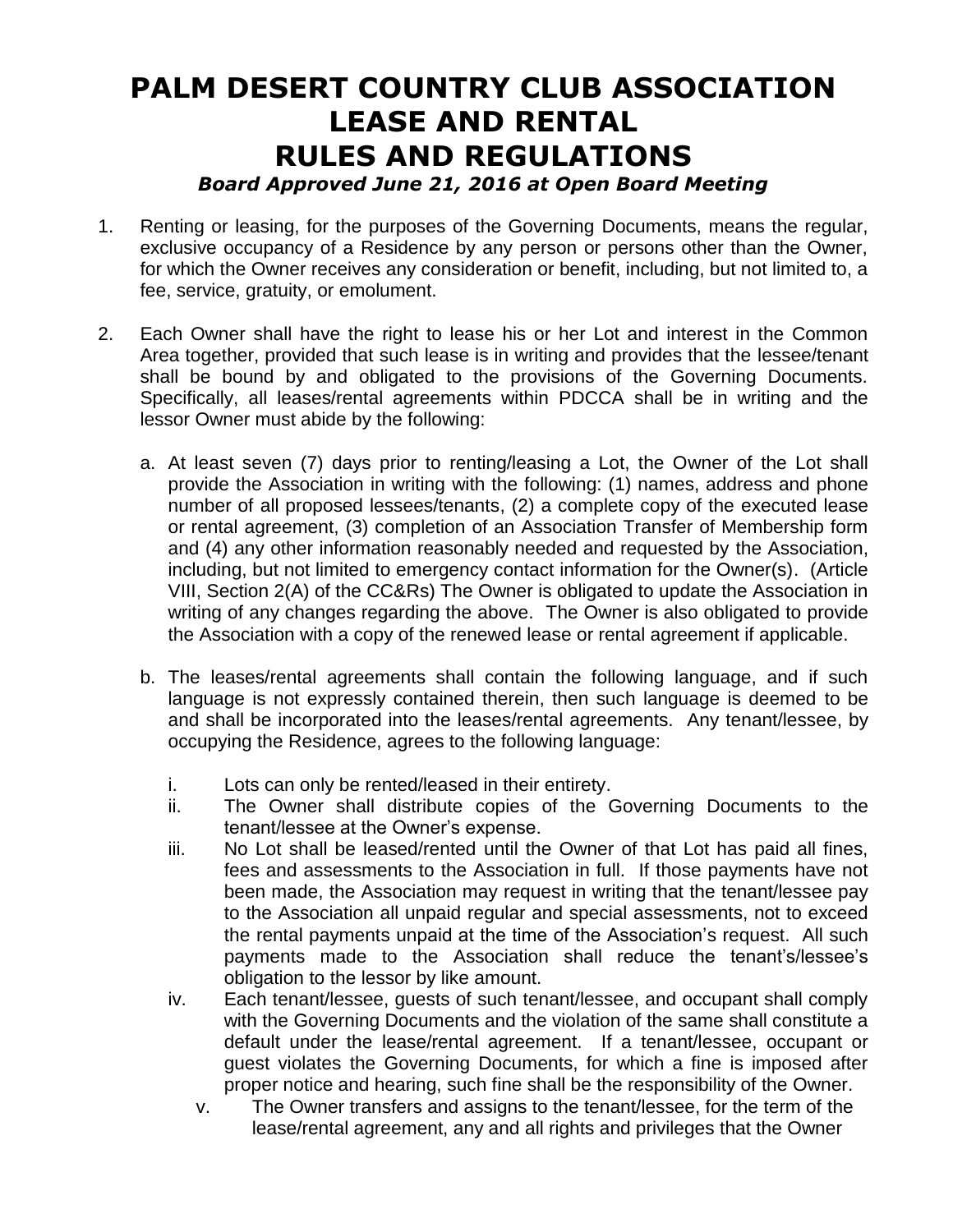has to use the Common Elements, including, but not limited to, the use of any and all recreational facilities. (Article VIII, Section 2 (B) 1-4)

- 3. Pool cards issued to tenants/lessees must be returned to the Association before pool cards are issued to new tenants/lessees. Tenants/lessees may be required to show proof of tenancy and identification to the Association prior to the Association issuing pool cards. Pool cards will be issued in the name of the property address for any property that is rented for six months or less during a calendar year. Owners are responsible to identify their property as a long term rental (renting a property for more than six months) or short term rental (renting a property for less than six months). Pool cards will be issued in the name of the tenants/lessees for any long term rental.
- 4. There will be a \$15.00 administration fee for every pool card replacement after the original is lost or damaged.
- 5. Tenants/lessees may be required to show proof of tenancy and identification when reserving the Alice Marble Hall ("Hall") or meeting rooms. Tenants/lessees who rent the Hall will be required to fully comply with the Alice Marble Hall Rules Policy.
- 6. Timeshare projects, timeshare estates, timeshare programs, and timeshare uses are prohibited. (Article IX of the CC&Rs)
- 7. All Owners who rent or lease their property for any amount of time during a calendar year must fill out and submit a Rental Information Form to the Association's management office no less than 7 days before the property is rented or leased. Owners are required to notify the Association and update the Rental Information Form when any information required on the Form changes or if their property will no longer be rented or leased. An update-to-date Rental Information Form must be kept on file with the Association at all times for each property an Owner rents or leases within the Community. The Rental Information Form is attached as Exhibit "A" to these Rules. Additional Forms can be obtained at the Association's management office.

*8.* All Owners are required to comply with all City of Palm Desert laws and codes regarding the renting and/or leasing of their property, including transient occupancy registration and the payment of any applicable transient occupancy tax. Please be aware that the Association will verify with the City that all applicable Owners have registered with the City of Palm Desert regarding the transient occupancy of their property.

*The above Lease and Rental Rules and Regulations were approved by the PDCCA Board of Directors at its June 21, 2016 open board meeting, after a more than 30 day homeowner review time period from April 25, 2016 to June 21, 2016. The draft Lease and Rental Rules and Regulations were approved by the Board of Directors at its April 5, 2016 open board meeting.*

*Effective date of these Rules is June 22, 2016*